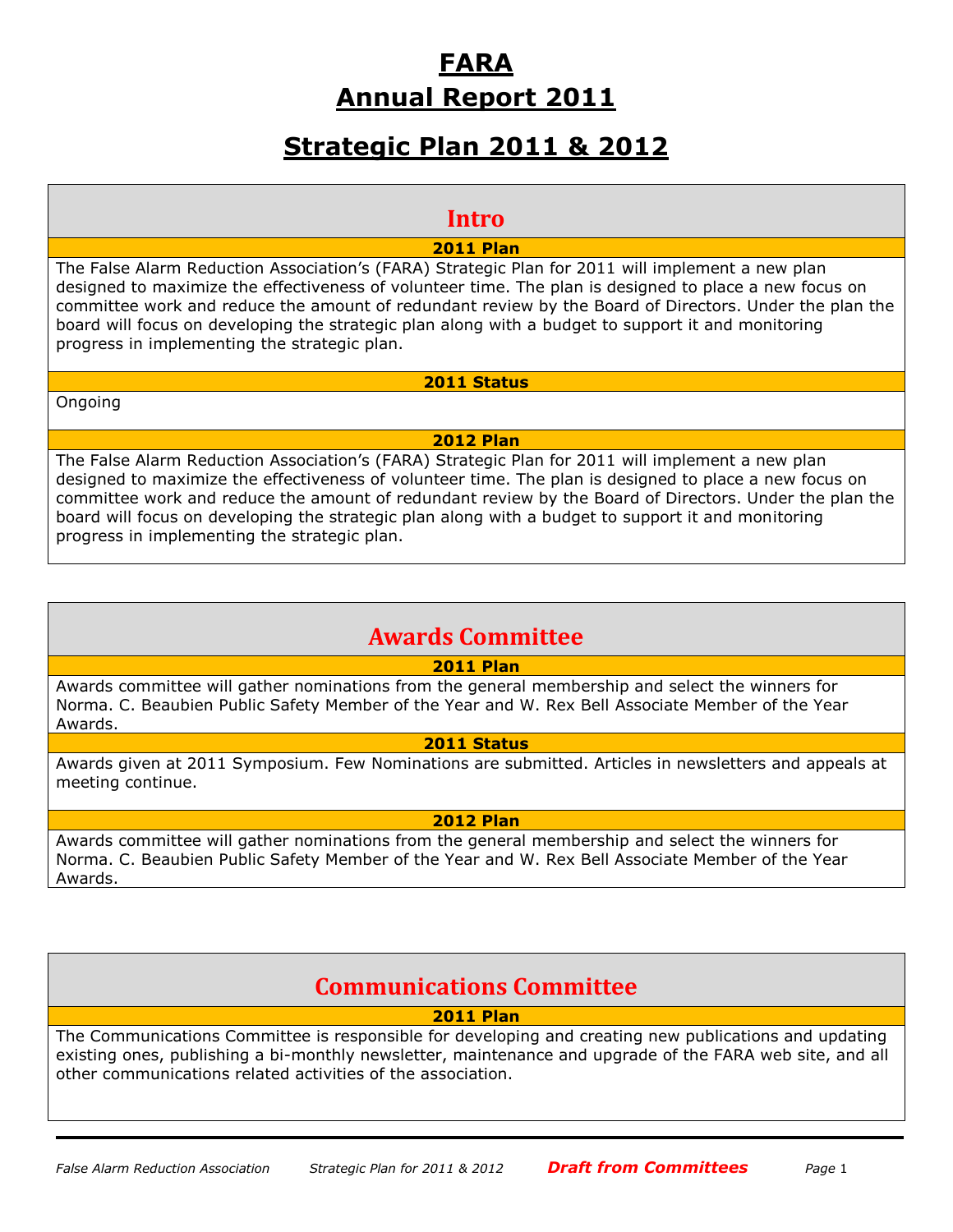Triennial Review of FARA Manuals and Publications has taken a majority of the committee's time. In line with the new plan to effectively utilize volunteers, several tasks will be assigned to coordinators who will complete projects and seek guidance from the committee and board as required.

- **Newsletter** An editor will be appointed to work with reporters assigned by the board and each committee.
- **Website** A webmaster will be appointed to work with the Executive Director to revise, update and maintain the website.
- **Bulletins** An editor will be appointed to review the existing bulletins that are up for Triennial review and identify any changes required by changes in technology or evolution of member opinion on the topic. Stylistic and formatting changes are not a priority. Changes made will be reviewed and approved by the full committee.
- **Manuals**  An editor will be appointed to review the existing manuals that are up for Triennial review and identify any changes required by changes in technology or evolution of member opinion on the topic. Stylistic and formatting changes are not a priority. Changes made will be reviewed and approved by the full committee.
- **Ordinance**  An editor will be appointed to review the existing ordinances that are up for Triennial review and identify any changes required by changes in technology or evolution of member opinion on the topic. Stylistic and formatting changes are not a priority. Changes made will be reviewed and approved by the full committee.

## **Transferred Tasks**

- **Web-Based Alarm User Awareness Courses** Responsibility will be transferred to the Training and Certification Committee.
- **Position Papers** Responsibility will be transferred to the Board of Directors.
- **Model Fire Alarm Ordinance** Responsibility will be transferred to the Fire Committee.

## **New Manuals/Guides**

The reorganization will allow the committee to focus on development of new publications. The committee will develop a plan to complete or recommend removal of the following publications from the project list.

- **How to Write a Standard Operating Procedure manual**
- **Officer and Dispatcher Training manual** correct procedures to follow
- **Standard for Reporting Zones** The committee will develop a standard for how zone information should be provided to the PSAP.
- **Alarm Administration Outsource Vendor Best Practices guide** Create a best practices guide for alarm administration outsource vendors that promotes coordination and open communication when administering a false alarm program.
- **NFPA 731-Standards for the Installation of Electronic Premises Security Systems-2005 Edition -** Review the standard to determine if any subject matter would be appropriate for creation of FARA bulletins.
- **Community Outreach Guide** Develop a presentation to show members how to implement outreach initiatives to the communities in which we live and work. Create a guide about how to perform that outreach, what components should be included and providing suggestions on specific content materials to include.

#### **2011 Status**

The following report itemizes the great strides the Communications Committee made in satisfying our strategic plan initiatives and lists what we were able to accomplish. Some items on the strategic plan did not get done due to time constraints, lack of volunteers to complete them and efforts being focused on other areas deemed more important. In the future, if anyone has a suggestion for a new publication, it should be that person's responsibility to provide a rough draft from which the committee can then work.

## 1. **Main Focus:**

The Communications Committee is responsible for developing and creating new publications and updating existing ones, publishing a monthly newsletter and all other communications related activities of the association. The focus for 2011 was to create new documents.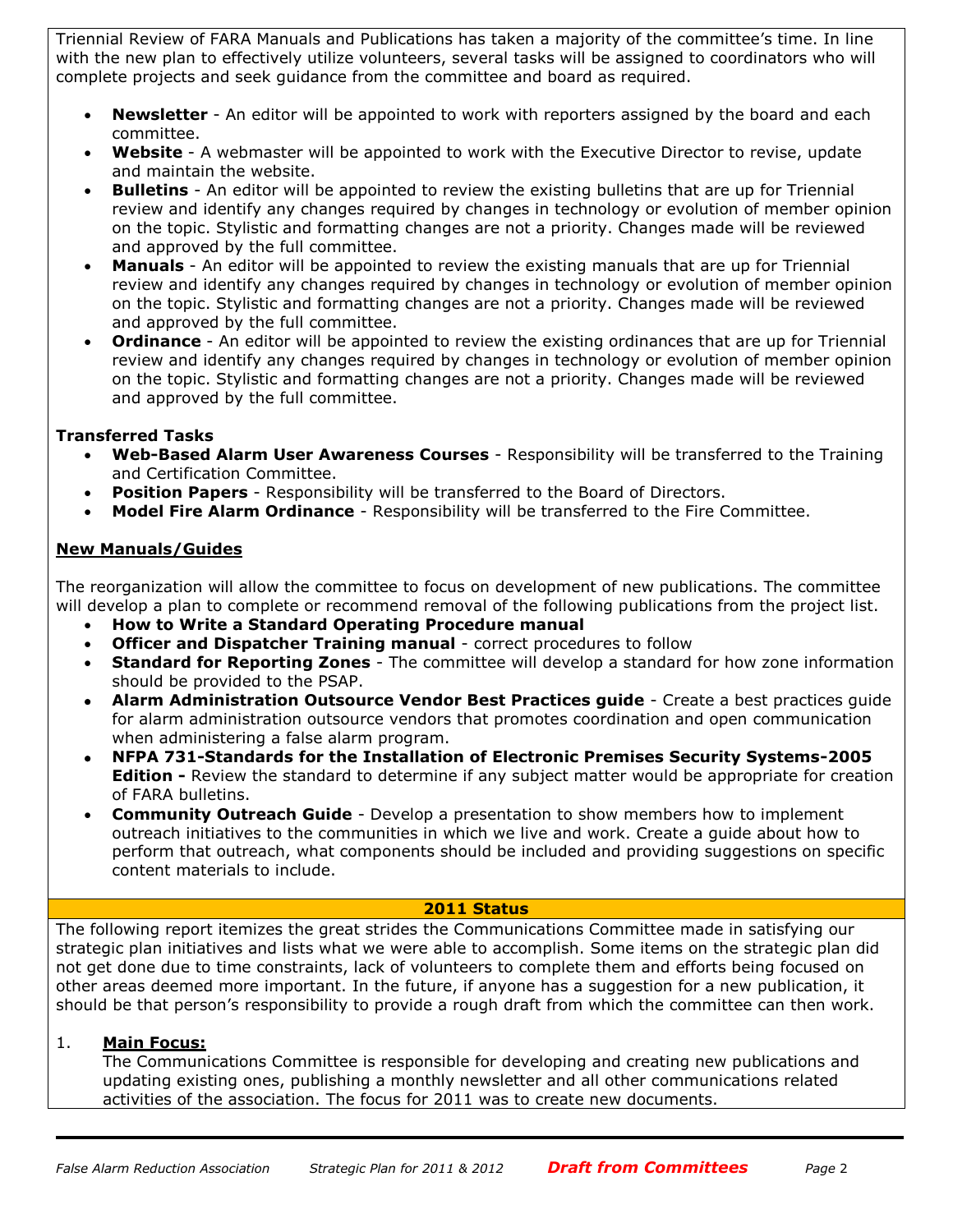## 2. **Committee Members**

The members of the Communications Committee include Sha Alexander, Ben Binder, Lisa Espinosa, Stacey Peacock, Jon Sargent, Kathleen Schraufnagel, Cindy Smith, Brandy Watson, Co-Chairs Amy Lobdell and Norma Beaubien, Board Liaison Pam Steiger, and ex-officio members Gerry Miller and Brad Shipp.

#### 3. **Editors**

Based on the Board's approved Strategic Plan for 2011, the Communications Committee assigned volunteer editors to review and recommend changes to documents only if there were errors or a collective change in philosophy or position by public safety or the FARA Board. Editors are as follows:

- 1. **Bulletins** Pam Steiger/Ben Binder
- 2. **Manuals** Norma Beaubien
- 3. **Ordinances** Amy Lowe/Brandy Watson
- 4. **Newsletter** Lisa Espinosa/Sha Alexander
- 5. **Web Site** Stacey Peacock/Cindy Smith

#### 4. **Bulletins**

Two new bulletins have been created as follows:

- 1. What's An Alarm User To Do?
- 2. Maximizing Your Alarm System's Effectiveness
- 3. False Alarm?...Problem Solved

## 5. **Manuals**

The Communications Committee strategic plan called for us to write six (6) new publications. Following is information on each.

- 1. **Alarm Administration and 911**: This manual was published on August 24, 2011 and seeks to provide guidance to departments on what 911 center personnel, as well as first responders, should do to provide for a well crafted and enforced false alarm reduction program.
- 2. **Community Outreach Guide:** This guide provides information for all segments; i.e., public safety, alarm industry and alarm users, on how to start a dialogue, the various forums in which that can happen and the training that is available. The guide is currently in production and should be completed in late December 2011 or early January 2012.
- 3. **NFPA 731 – Standards for the Installation of Electronic Premises Security Systems:** After lengthy discussion and review of this document, it was determined that FARA would not attempt to interpret this document, but, rather, that we would look at the standard and cull out different pieces on which we could then write our own bulletins. Two of our three new bulletins were derived from NFPA 731. We are continuing to look at the standard for additional ideas for bulletins.
- 4. **How to Write a Standard Operating Procedure:** We had a volunteer willing to write the first draft of this manual, but that never came to fruition. The volunteer was unfamiliar with SOP's and she is committed on other projects for FARA, which left no time to work on this. It remains on the strategic plan for 2012.
- 5. **Standard for Reporting Zones:** Committee member Jon Sargent reported that there is an APCO/CSAA project underway that may very well address our concerns for how monitoring centers report zone information to PSAP's. Sargent is in touch with the ADT liaison to that project and will keep the committee informed of its progress. Since we do not want to duplicate effort, this project has been put on hold until we can see what APCO/CSAA develops, which may meet our needs.
- 6. **Alarm Administration Outsource Vendor Best Practices:** There were no volunteers who wanted to serve as lead on writing a rough draft for this document, so it is on hold.

## 6. **Ordinances**

The only Ordinance due for review in 2011 was the Smoke Emitting Devices Model Ordinance. A new public safety editor was appointed in early November. No changes are anticipated at this time.

#### 7. **Triennial Review of Publications**

Triennial review of publications was accomplished by the Bulletins and Manuals editors, with any recommended changes being discussed with the committee and forwarded to the Board for approval.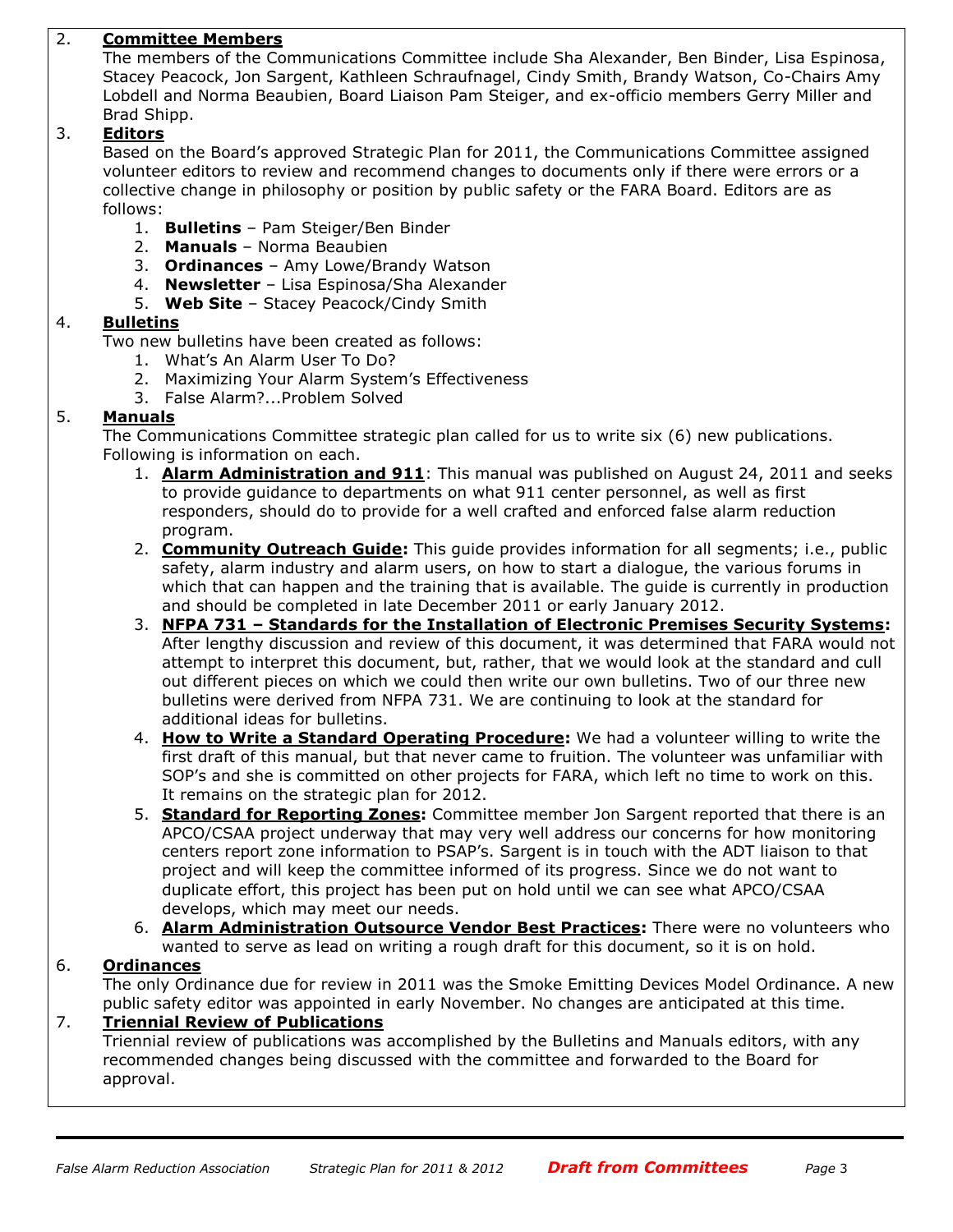The following documents were reviewed, revised as applicable and republished.

- 1. Home Alarm Services 101 bulletin
- 2. How to Calculate False Alarm Dispatch Rates manual
- 3. Working with Third Party Administration Companies manual
- 4. False Alarm Strategies manual
- 5. Residential Security: Helping Residents Reduce Criminal Opportunity guide
- 6. Alarm Management Software manual
- 7. Software Vendor Questionnaire
- 8. How to Create an Alarm User Awareness School manual
- 9. How to Create Regional Meetings manual
- 10. How to Develop and Implement a False Alarm Reduction Program manual

Looking to the future, we have five (5) bulletins and seven (7) manuals slated for review in 2012. Given the new procedures for review, it should not be a problem to get these 12 publications reviewed.

## 8. **Newsletters**

The InfoLink was turned over to new editors Sha Alexander and Lisa Espinosa, both of whom did an outstanding job in issuing newsletters.

## 9. **Web Site**

Editors Stacey Peacock and Cindy Smith were able to provide some input on the direction and content of the new web site. The Board decided to create a new Web Site Committee, so this effort was removed from the Communications Committee work plan.

#### **2012 Plan**

The Communications Committee is responsible for developing and creating new publications and updating existing ones, publishing a monthly newsletter and handling all other communications related activities of the association.

- **Newsletter** Editors will continue to work with reporters assigned by the board and each committee. They will solicit articles from the general membership, write their own articles of interest and seek out information/articles from other sources that would be of interest to the membership.
- **Bulletins** Editors will continue to identify and create new bulletins designed to educate the public, the alarm industry and public safety on false alarm issues and reduction measures.
- **Manuals** Editors will identify and create new manuals and guides that help to educate about the false alarm issue, administration, etc., which are not appropriate for one-page bulletins.
- **Ordinances** Editors will identify and create, *if appropriate*, new model ordinances that regulate specific alarm types.

Editors for Bulletins, Manuals and Ordinances will continue to review the existing publications under their purview, which are up for triennial review, and will identify any changes required in technology or evolution of member opinion on the topic. Stylistic and formatting changes are not a priority. Revisions will be reviewed and approved by the full committee.

## **New Publications:**

- **1. Standard for Reporting Zones**: Committee will monitor APCO/CSAA project and provide input or develop a supplemental document as appropriate.
- **2. Community Outreach Guide**: Committee will complete work on this guide, which provides information to public safety, the alarm industry and the alarm user on ways they can open the lines of communication and educate about false alarms.
- **3. How to Write a Standard Operating Procedure manual**: Committee will begin work on this initiative in 2012. The purpose of the SOP manual is to help FARU's create documents that will help with understanding the day-to-day requirements of the unit for any new staff.
- **4. Alarm Administration Outsource Vendor Best Practices guide**: Committee will research to determine whether this guide should be a standalone item or should be incorporated into FARA's *Working with Third Party Administration Companies* manual.
- **5. Other**: Committee will also solicit drafts for new documents from committee members, as well as other FARA members, and publish them as appropriate.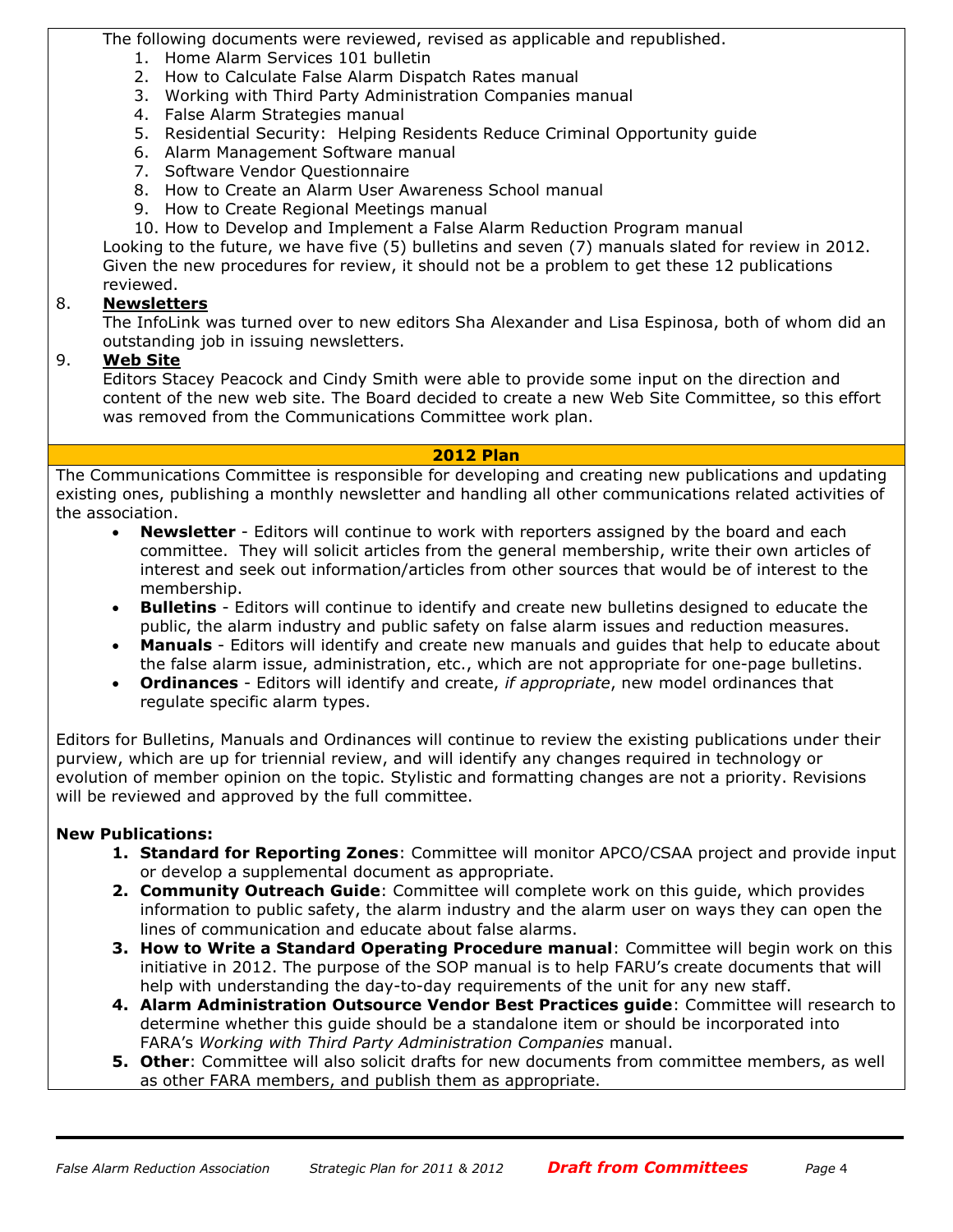## **Conference Committee**

## **2011 Plan**

The Conference Committee has responsibility for the Symposiums and the FARA Institute.

Specific Objectives Include:

- Develop an agenda, create and establish educational seminars and workshops, select instructors, approve a registration packet, and determine activities involved with holding our 15th annual training symposium in San Antonio, Texas in 2011.
- Submit a budget for the 2011 Symposium to the Board for approval.
- Continue to develop sponsorships for the FARA Institute that will maximize FARA members' ability to attend future symposiums.
- Reach out to members and prospective members to market the training symposium.
- Develop an agenda, create and establish educational seminars and workshops, select instructors, approve a registration packet, and determine activities involved with holding our 16th annual training symposium in Albuquerque, New Mexico in 2012.
- Submit a budget for the 2012 Symposium to the Board for approval.
- Recommend a site for 2013 to the Board of Directors in time for the Mid-year meeting in October of 2011.

#### **2011 Status**

From January through April the Conference Committee, led by co-chairs Norma Beaubien and Kathleen Schraufnagel, worked tirelessly to refine and complete the training sessions for the 15<sup>th</sup> Annual International Training Symposium in San Antonio, TX scheduled for April 5 thru April 7, 2011. The committee met multiple times a month to ensure that the Symposium would provide the best training possible during the reduced duration of the Training Symposium. Additionally, the committee worked to ensure that the maximum number of public safety members were able to take advantage of funding provided through the generous donations from security companies and security industry associations to the FARA Institute Fund.

Since "Canada Day" was such a huge success in Buffalo and a large group of alarm industry professionals in Texas, we opted to have "Texas Day" on April  $6<sup>th</sup>$ . This was a great opportunity to get new attendees to the FARA symposium. Fourteen first time attendees came to "Texas Day". The Opening Session/Luncheon began the 2011 Symposium on April 5<sup>th</sup>. The FARA Expo & Reception was again held on the first day of the symposium for those interested in software products and other services the opportunity to meet with specific vendors and committees throughout the following two days of the symposium. How Burglar and Fire Alarm Systems Should Work was successful in helping all members better understand how these systems work. This class received positive feedback on evaluations. The symposium ended on the afternoon of April 7<sup>th</sup>. After careful review of the evaluation forms submitted at the conclusion of the San Antonio training symposium, the Committee members developed a training agenda, which included such classes Are You Certifiable?, What Can the Alarm Industry Do For Me?, The Alarm User Has Control, Solve Your Worst Alarm Site Problem, What We Got Here is Failure to Communicate, I Did What?, How to Connect with 9-1-1, What are Those Computers Talking About? and The Best Ideas Come From Networking. The MCM Elegante offers complimentary Happy Hour cocktails each night to be utilized as networking opportunities.

At the conclusion of the San Antonio symposium, Norma Beaubien and Kathleen Schraufnagel officially stepped down as co-chairs of the Conference Committee. Kathy Rudover and Tammy Foxworthy were appointed as the new co-chairs. In May, Kathy Rudover stepped down as co-chair at her agency's request. Joe Carr was named the new co-chair. Angela Mangiaracina resigned from the conference committee at her city's request in June.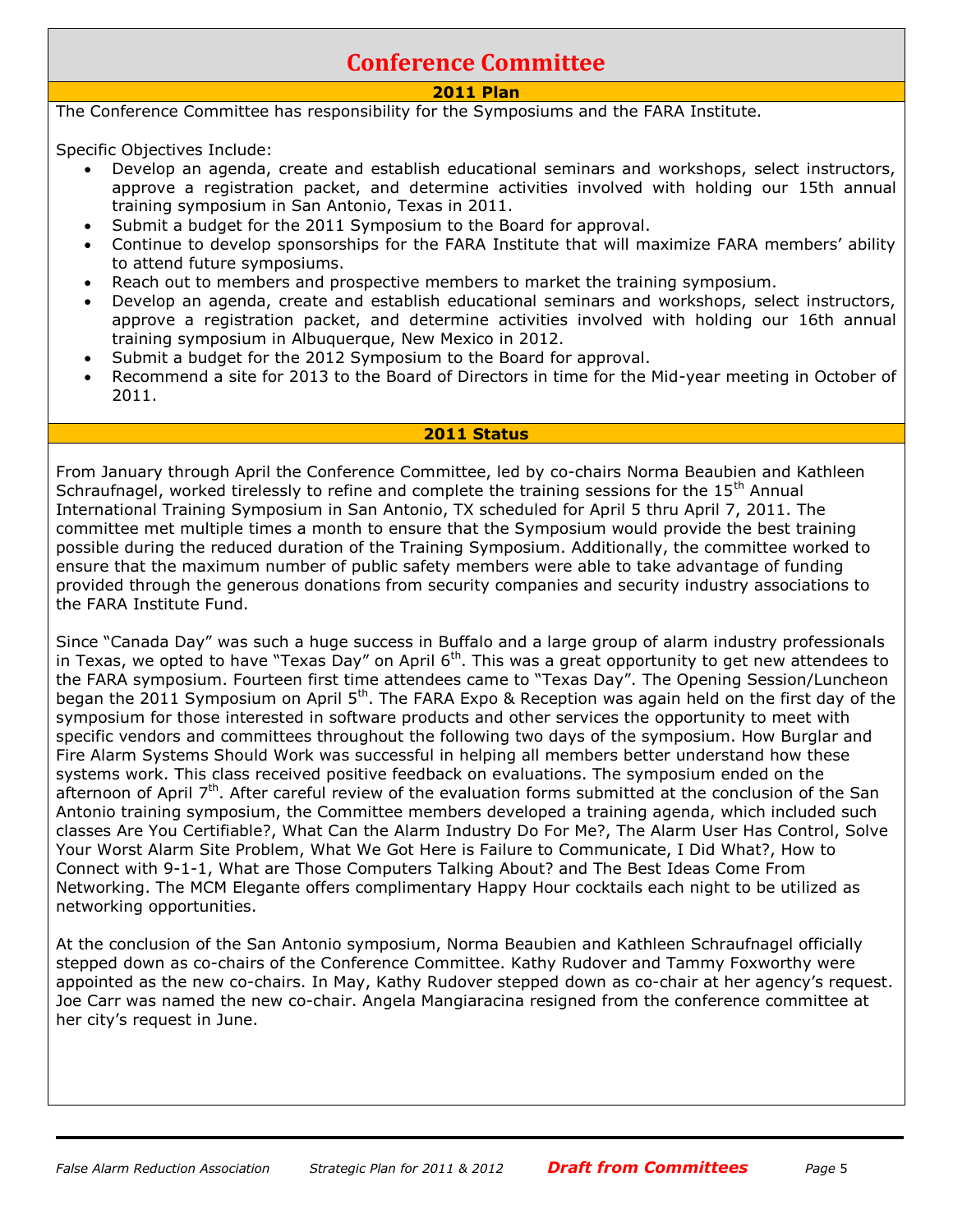Intense work started on the May 1 through 3, 2012 training symposium in Albuquerque, New Mexico shortly after the San Antonio symposium. Led by co-chairs Joe Carr and Tammy Foxworthy, the committee is working diligently on the details of the 16<sup>th</sup> Annual International Training Symposium. The schedule has been switched to reflect the Board Meeting moving to Monday, April 30, 2012 prior to the start of the symposium. Another change is the symposium will kick-off with breakfast and meet and greet. Committees will be given time on the first day to showcase what they are about in an effort to drum up interest and participation. Each committee will man a booth in the silent auction room for additional information. In the past, committees were given booth space at the Vendor Expo & Reception but this event has been removed from the symposium. The scavenger hunt has also been scraped for next year. The location of the hotel does not lend itself to this type of activity. "Southwest Day" is in the works for Wednesday, May 2, 2012. The registration packet was completed and mailed out to FARA members. Joe has been reaching out to the New Mexico and Arizona Alarm Associations for donations for next year. Orlando, Florida has been approved by the Board for the site of the 2013 FARA symposium.

#### **2012 Plan**

The Conference Committee has responsibility for the Symposiums and the FARA Institute.

Specific Objectives Include:

- Develop an agenda, create and establish educational seminars and workshops, select instructors, approve a registration packet, and determine activities involved with holding our 16th annual training symposium in Albuquerque, New Mexico in 2012.
- Submit a budget for the 2012 Symposium to the Board for approval.
- Continue to develop sponsorships for the FARA Institute that will maximize FARA members' ability to attend future symposiums.
- Reach out to members and prospective members to market the training symposium.
- Develop an agenda, create and establish educational seminars and workshops, select instructors, approve a registration packet, and determine activities involved with holding our 17th annual training symposium in Orlando, Florida in 2013.
- Submit a budget for the 2013 Symposium to the Board for approval.
- Recommend a site for 2014 to the Board of Directors in time for the Mid-year meeting in October of 2012.

## **Fire Committee**

#### **2011 Plan**

The Fire committee will develop and implement initiatives to reduce the huge numbers of false fire alarms and the cost to municipalities to respond to those false alarms.

Specific objectives include:

- Identify ways to expand the number of agencies managing fire alarms that join FARA.
- Liaison with fire groups.
- Review member needs for publications to support agencies that regulate false fire alarms.
- Review and recommend revisions to programs and publications to include fire alarm reduction or use them as templates for separate publications or programs.
- Create manuals, guides, bulletins, etc. to support agencies that regulate false fire alarms.
- Review and revise the model fire alarm ordinance.

#### **2011 Status**

- Need new co-chair
- Model Fire Alarm Ordinance Pending
- Developed 3 informational bulletins Silencing A Fire Alarm System; Central Station Service; Timer Test Not Received
- Participated in Fire Public Safety Educational Conferences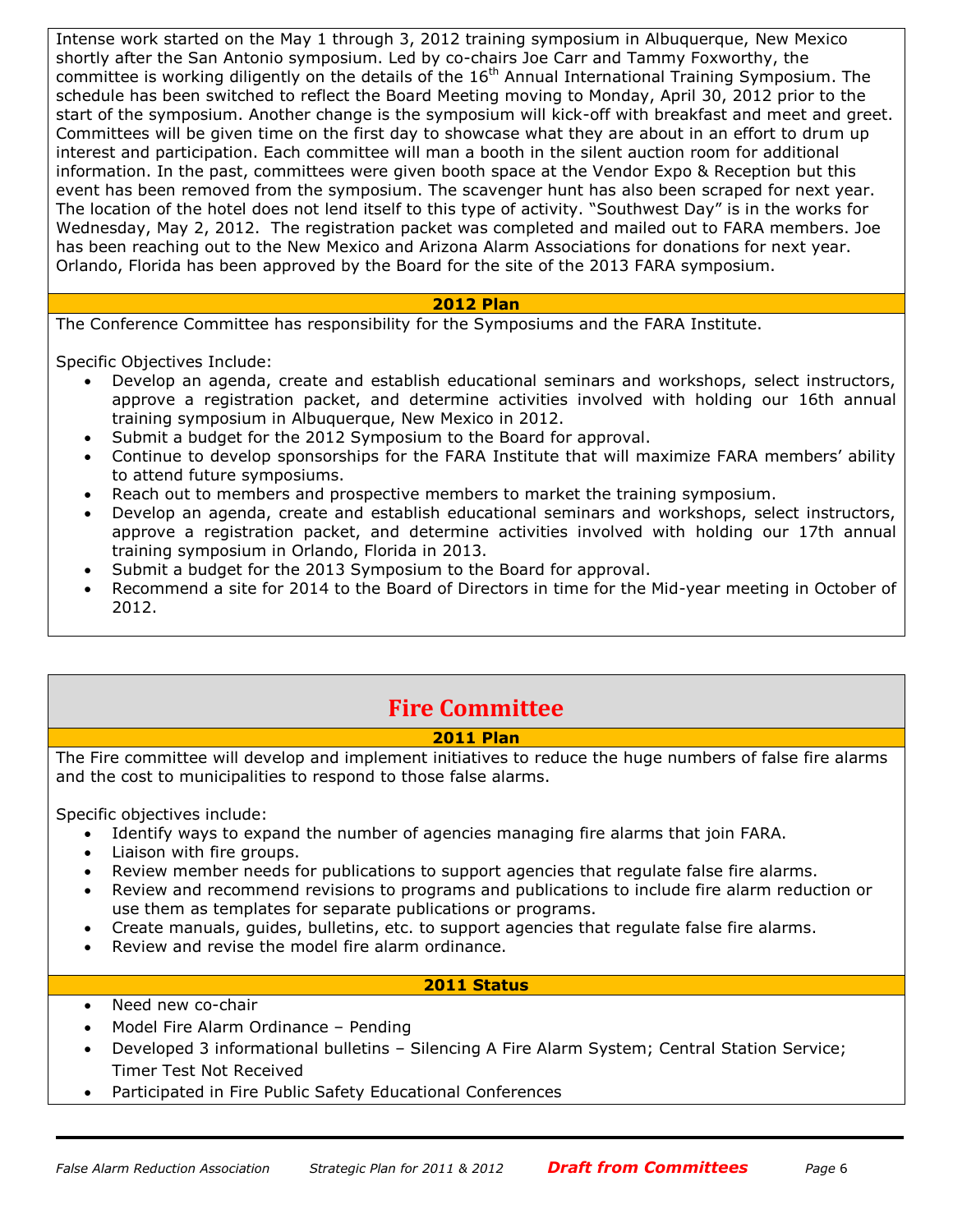#### **2012 Plan**

- Identify ways to expand the number of agencies managing fire alarms that join FARA.
- Liaison with fire groups.
- Review member needs for publications to support agencies that regular false fire alarms.
- Create additional information bulletins geared towards end users.
- Review and revise the model fire alarm ordinance.

## **Membership Committee**

#### **2011 Plan**

The Membership Committee is responsible for recruiting and retaining members.

Specific objectives include:

- Recruiting
	- o Create incentives for new members to join.
	- $\circ$  Create programs to recognize and reward members that recruit members.
	- o Develop and revise materials to recruit new members.
- Retention
	- $\circ$  Continue phone campaign to contact all previously expired members in an attempt to retain and regain membership.
	- o Continue contact with existing members to:
		- **·** increase attendance at annual symposium
		- encourage renewals
		- **EXEC** identify member needs
	- o Continue Mentoring program

#### **2011 Status**

The membership committee continues to concentrate its efforts on retention and recruitment.

#### **Accomplishments:**

- Created incentive program to encourage existing membership to refer potential new members.
- Challenged symposium attendees to provide lists of those who "need FARA". Results of that activity were used by the committee to promote the benefits of membership in FARA.

#### **In Progress:**

- Outreach campaign to contact those who didn't renew their membership.
- Mentoring program for new members.
- Contributing articles to Infolink newsletter.
- Involvement with the website to update and maintain membership committee area.

#### **2012 Plan**

The Membership Committee is responsible for recruiting and retaining members.

Specific objectives include:

#### **Recruiting**

- o Create incentives for new members to join.
- $\circ$  Create programs to recognize and reward members that recruit members.
- o Develop and revise materials/methods to recruit new members.
- **Retention**
	- $\circ$  Continue phone campaign to contact all previously expired members in an attempt to retain and regain membership.
	- o Continue contact with existing members to:
		- increase attendance at annual symposium
			- encourage renewals
			- identify member needs
	- o Continue Mentoring program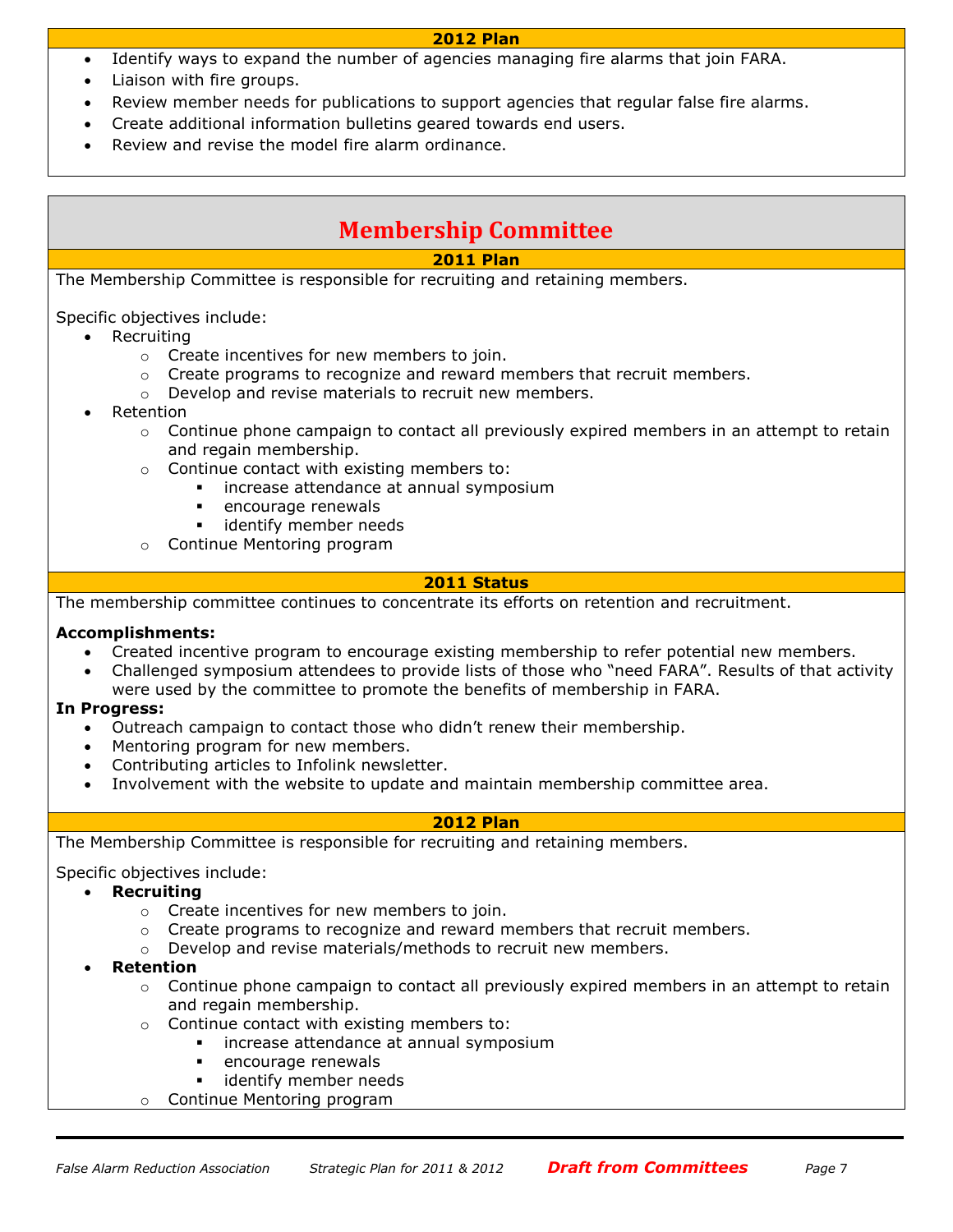## **Training and Certification Committee**

#### **2011 Plan**

The Training and Certification Committee is responsible for the development, enhancement, coordination and implementation of all FARA training programs.

Specific objectives include:

- Convert the Essentials of False Alarm Reduction Course for online delivery.
- Develop Web-Based Alarm User Awareness Course
	- On-Line False Alarm Prevention Courses for Alarm Industry Professionals
		- o Implement and promote False Alarm Reduction 101
			- o Develop False Alarm Reduction 200 series

#### **Transferred Tasks**

Community Outreach: Responsibility will be transferred to the Communications Committee.

#### **2011 Status**

#### **Recent Accomplishments-**

The committee's chair Sue Clark stepped down in April due to her impending retirement. At the annual 2011 symposium in San Antonio Kerri McDonald accepted the position as Chair of the Training & Certification Committee. The committee was fortunate to have Sue work with us until the end of July. One of the projects Sue had started and wanted the committee to finish was a webinar on "How to Create Regional Meetings". The committee held the webinar on July  $27<sup>th</sup>$ , 2011. Even though the attendance was low the committee really enjoyed putting this together. No one on the committee had ever created and hosted a webinar. We had a wonderful team and we were lucky to have Kathleen Schraufnagel from Monitronics there to assist us. A copy of the webinar and the PowerPoint will be available on the FARA website.

Another project Sue Clark wanted the committee to work on and complete was the Multi-Alarm User webinar. The training is for locations that have false alarms due to having multiple people at the alarm site. The committee's goal was to have the webinar and PowerPoint available on FARA's website for any member of FARA to access. The course could be used for community meetings, alarm meetings or pass it along to a manager at a store that is having multiple false alarms.

Each committee member was assigned to create/modify a few slides from the Multi-Alarm User training. Committee member Shellie Reid took on the task of organizing all of these slides and put together the final product. Shellie recently completed the PowerPoint which was submitted to the committee. The committee approved of the PowerPoint but possibly would like to see the training broken up into sections. The training will be discussed at the October committee meeting.

The committee has taken over responsibilities that were previously assigned to the Professional Exam Sub-Committee. Training & Certification Committee will be responsible for reviewing any new documents for possible exam objectives. Any objectives will be given to the Professional Exam Sub-Committee for possible exam questions. Training & Certification Committee will also be responsible for the promotion of the exam.

The committee has taken this new task and run with it. It was decided by Training & Certification Committee to offer a 20% discount on the exam to anyone who is actively involved in a committee or on the Board. Another motion made by the committee was to change the recertification requirements. You no longer have to take the exam again if you fail to recertify. You will still keep your status as a Certified Alarm Manager but will on be current for that year if you have submitted the required documentation.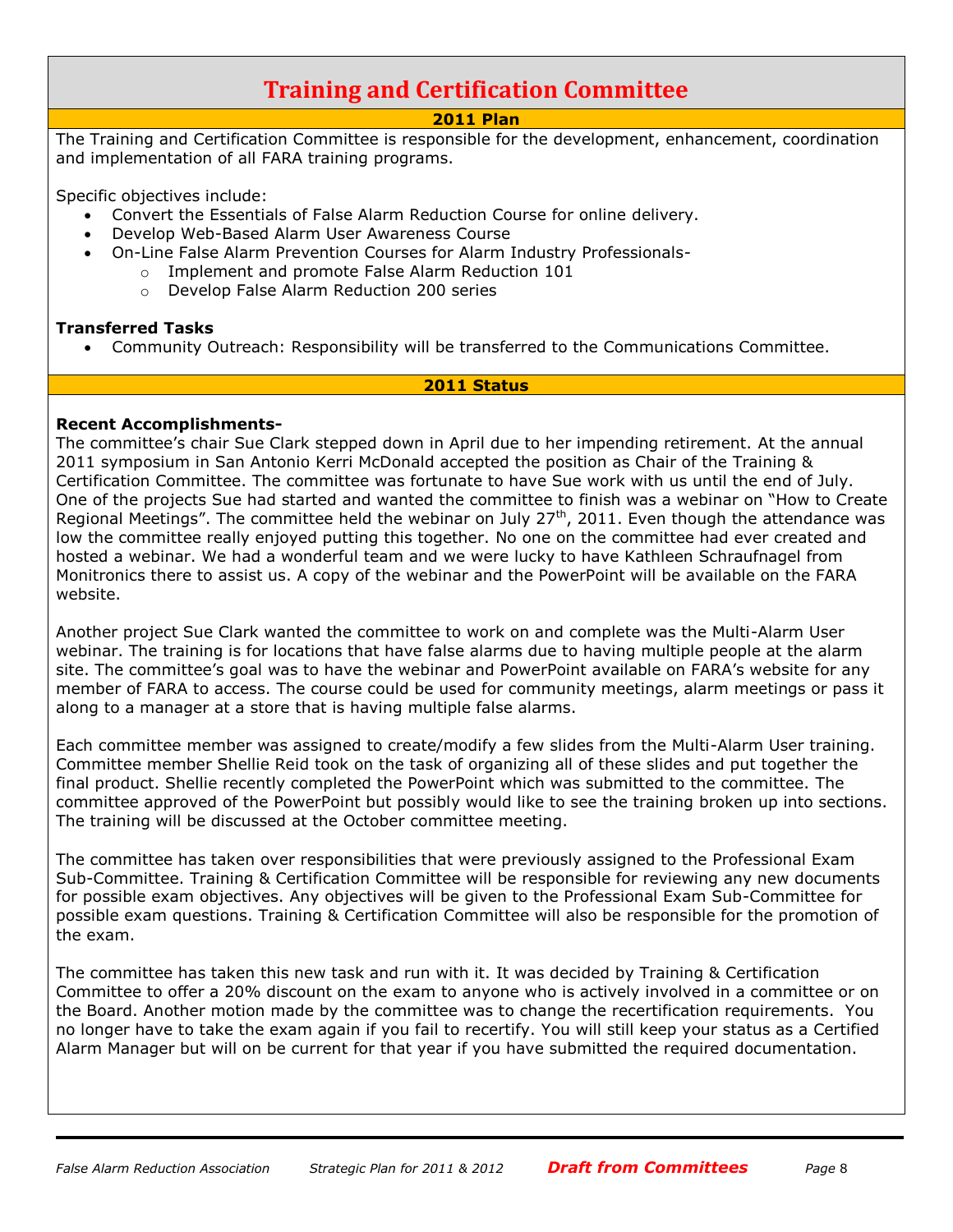Listed are a few other details from the committee's accomplishments.

- Attendance for FARA Webinar How to Create Regional Meetings: 10 Attendees, 1 Guest, 1 late attendee (last 10 min), 1 attendee left after 1 min, 7 organizers/speakers and 8 registered but did not attend.
- FARA has made \$96.00 from the Elite CEU course.
- Feature a CAM in each newsletter.

#### **2012 Plan**

The Training & Certification Committee is excited about upcoming projects and we enjoy working together. As Chair it was amazing to see a committee work so hard and so well together.

Listed are a few of the future goals or projects the committee plans to work on in the next six months.

- Find additional ways to promote the exam.
- Review any new documents for exam objectives.
- Develop training courses from FARA material for online delivery.
- Develop Alarm User Awareness material for online delivery.

## **Professional Certification Sub-Committee**

### **2011 Plan**

The Professional Certification subcommittee is responsible for the FARA Professional Certification Program.

Specific objectives include:

Develop web-based certification testing.

#### **2011 Status**

The subcommittee decided with the concurrence of the full committee that the subcommittee should focus exclusively on exam content and that other issues such as pricing, promotion and rules and procedures will be decided by the full committee. The full committee will look at documents to see if additions or changes to objectives are required. The subcommittee will then look at new objectives to see if modifications to the exam are required.

Work continues on the new FARA website. After it is completed the web developer plans to offer us the capability to host the exam. The subcommittee is on hold awaiting that development.

#### **2012 Plan**

The Professional Certification subcommittee is responsible for the FARA Professional Certification Exam.

Specific objectives include:

- Develop web-based certification testing.
- Revise the exam as required

## **Website Committee**

## **2011 Plan**

Created in Midyear

#### **2011 Status**

The new website is up and running. The committee has met on a weekly basis to review and improve the content and layout of the site.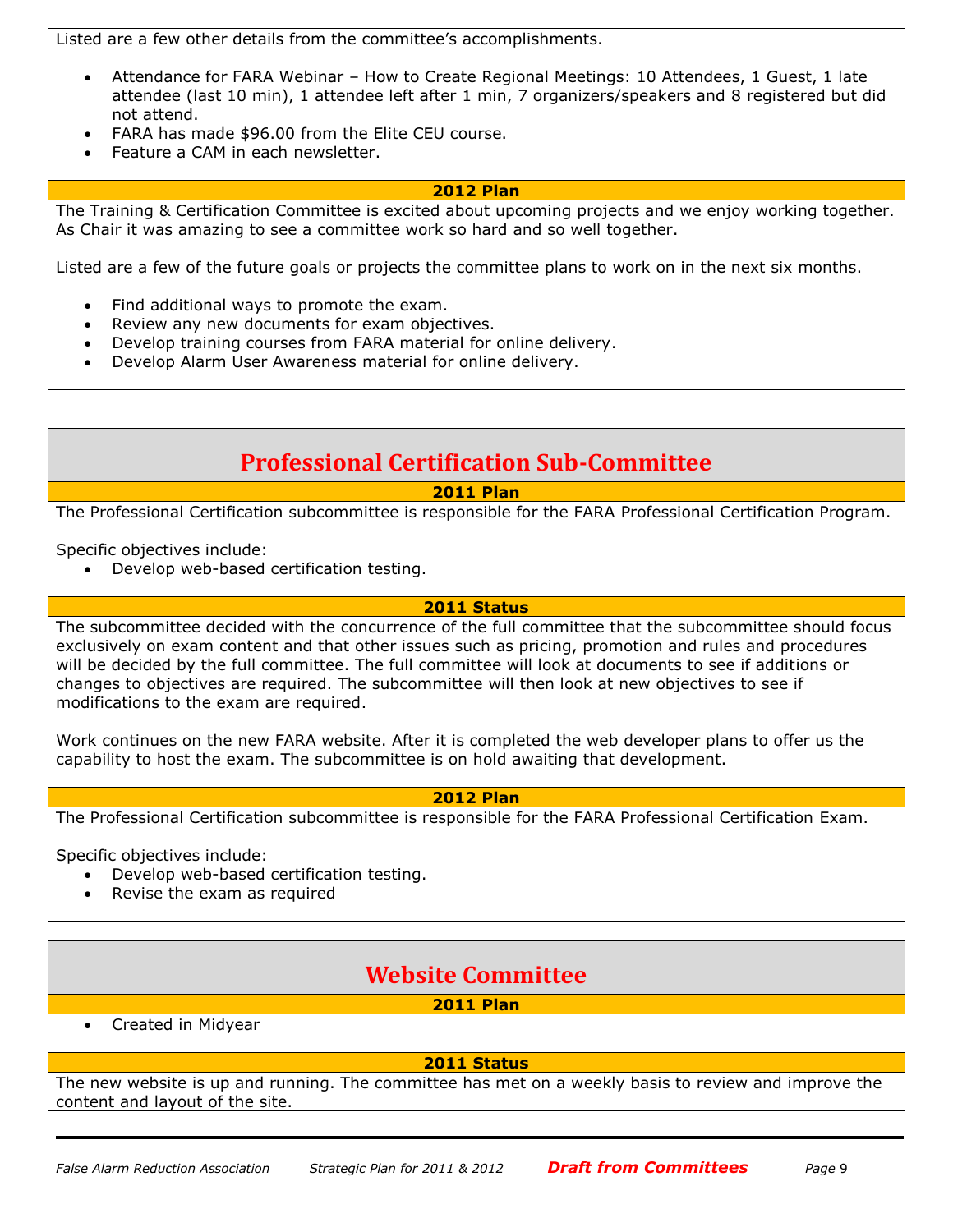#### **2012 Plan**

The website committee is responsible for fine tuning the initial debut of the new website. We are also in charge of the ongoing maintenance and upkeep of the content on [www.faraonline.org.](http://www.faraonline.org/)

- Ensure the new website is operating smoothly and flawlessly.
- Confirm & aid in getting all active FARA members registered on the website
- Incorporate the FARA Forum. FARA Forum is the interactive piece of the website that can link all FARA members together in real time.
- Establish Committee pages. Each Committee will orchestrate their own page; Content and graphics to be overseen by the website committee representative and the committee chair.
- Creation and continual update of a website calendar to include committee meetings dates and times, symposium updates and other relevant FARA events.

## **2011 Annual Report – General Items**

## **2011 General Membership Meeting**

The annual FARA General Membership Meeting was held on Thursday, April 7, 2011. President Miller thanked the membership for their support of her presidency and stated she was honored to be the first Canadian president of FARA. She announced the new web site project that is coming to fruition, talked about the various assistance requests FARA put out to assist members, and thanked all of our FARA Institute sponsors, who made it possible for many public safety members to attend the San Antonio symposium.

Executive Director Brad Shipp reported on the financial condition of the association. The membership agreed that members of FARA's Mid-Atlantic Chapter should conduct the next audit of FARA's books.

All of FARA's committees; i.e., Awards, Communications, Conference, Fire, Membership, Training and Certification and the Professional Certification subcommittee, provided reports on their accomplishments in 2010 and where they want to go in 2011. All made pleas for the general membership to consider joining one of our very worthwhile committees.

Elections were held for FARA Director and Officer positions. Results were as follows:

- Vice President-Electronic Security **Deborah Hansen**, Naperville Police Department, Naperville, Illinois
- Secretary **Pam Steiger**, Louisville Metro Police Department, Louisville, Kentucky
- At-Large Director **David Wilson**, Charlotte Mecklenburg Police Department, Charlotte, North Carolina
- At-Large Director **Stacey Peacock**, Barnstable Police Department, Barnstable, Massachusetts
- Associate Director-Electronic Security **Pat Killian**, Vector Security, Richmond, Virginia

Per FARA Bylaws, President Miller appointed the following:

- Board Seat Associate Director-Fire **Mary Galloway**, Dynafire, Casselberry, Florida, who is replacing **Kathleen Schraufnagel**
- Committee Co-Chairs Conference Committee, **Tammy Foxworthy**, City of Olathe, Olathe, Kansas and **Kathy Rudover**, Windsor Police Service, Windsor, Ontario who are replacing **Norma Beaubien** and **Kathleen Schraufnagel**
- Committee Chair Training and Certification Committee **Kerri McDonald**, Riverside Police Department, Riverside, California, who is replacing **Sue Clark**

#### **Member Assistance**

The FARA Assistance Request provides a mechanism to reach the entire FARA membership with one simple e-mail and is an excellent way to ask the entire membership a question and receive e-mail responses from those with experience on a particular issue. Over the past year, FARA sent out numerous Assistance Requests on various issues including: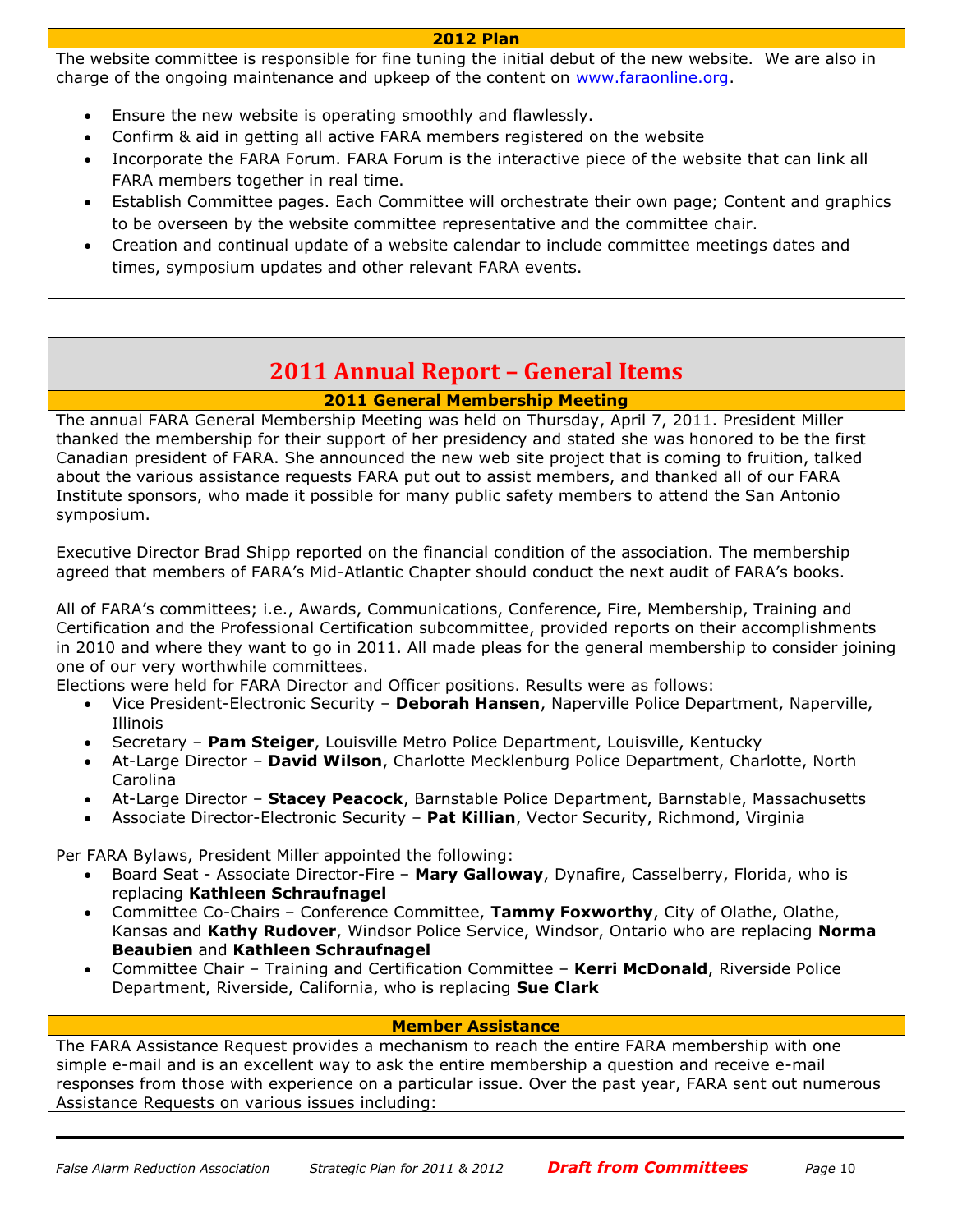- Senior Citizen Waivers
- Security Cameras
- Third Party Administration
- Different Fees for Business vs. Residence
- Info on Titles & Pay Scales
- Enhanced Call Verification
- **Statistics**
- False Fire Alarm Letters
- **Appeals**
- Sample Inspection Certificates
- **Outsourcing**
- Daily Logs
- Electronic Payment

Additionally, monthly Assistance Requests were issued asking for input on the reliability of alarm companies seeking IQ Certification.

Assistance Requests continue to be an excellent membership benefit. They provide an excellent tool for members to poll hundreds of alarm management staff (in public safety, the alarm industry and at the alarm user level) all at one time.

#### **FARA Institute**

FARA recognized that the economic uncertainty was making it more difficult for public safety to receive approval to attend the annual international training symposiums. Because of that uncertainty, FARA developed the FARA Institute, which was designed to make it possible for public safety members to receive reimbursement funds to attend in-person training symposiums. The basis of the program includes seeking contributions to fund the program, recognizing donors with various perks throughout the year, including thank you letters, recognition at the training symposium and in the InfoLink and via press releases to the trades, etc. We are incredibly grateful to all of our FARA Institute Sponsors, without whom we would never have been successful in holding our Annual International Training Symposium in San Antonio.

The Board of Directors would like to thank the following FARA Institute contributors:

- Broadview Security, Inc.
- National Electronic Security Alliance (NESA)
- Public Safety Corp (CryWolf)
- Texas Burglar & Fire Alarm Association (TBFAA)
- Canadian Security Association (CANASA)
- Installation Quality Certification Board
- Maryland Burglar & Fire Alarm Association (MDBFAA)
- Monitronics Security
- Vector Security, Inc.
- DSC
- ADS Security
- PMAM Corporation
- South Carolina Alarm Association (SCAA)
- Vintage Security, LLC
- Emergency 24, Inc.
- Homesafe Security Systems
- United Central Control

#### **15th Annual FARA Training Symposium Held**

The False Alarm Reduction Association held its annual international training symposium in San Antonio, Texas from April 5 through April 8, 2011. The Texas alarm associations came through in a big way by sponsoring Texas Day, which allowed more public safety and alarm industry members specifically from Texas to attend.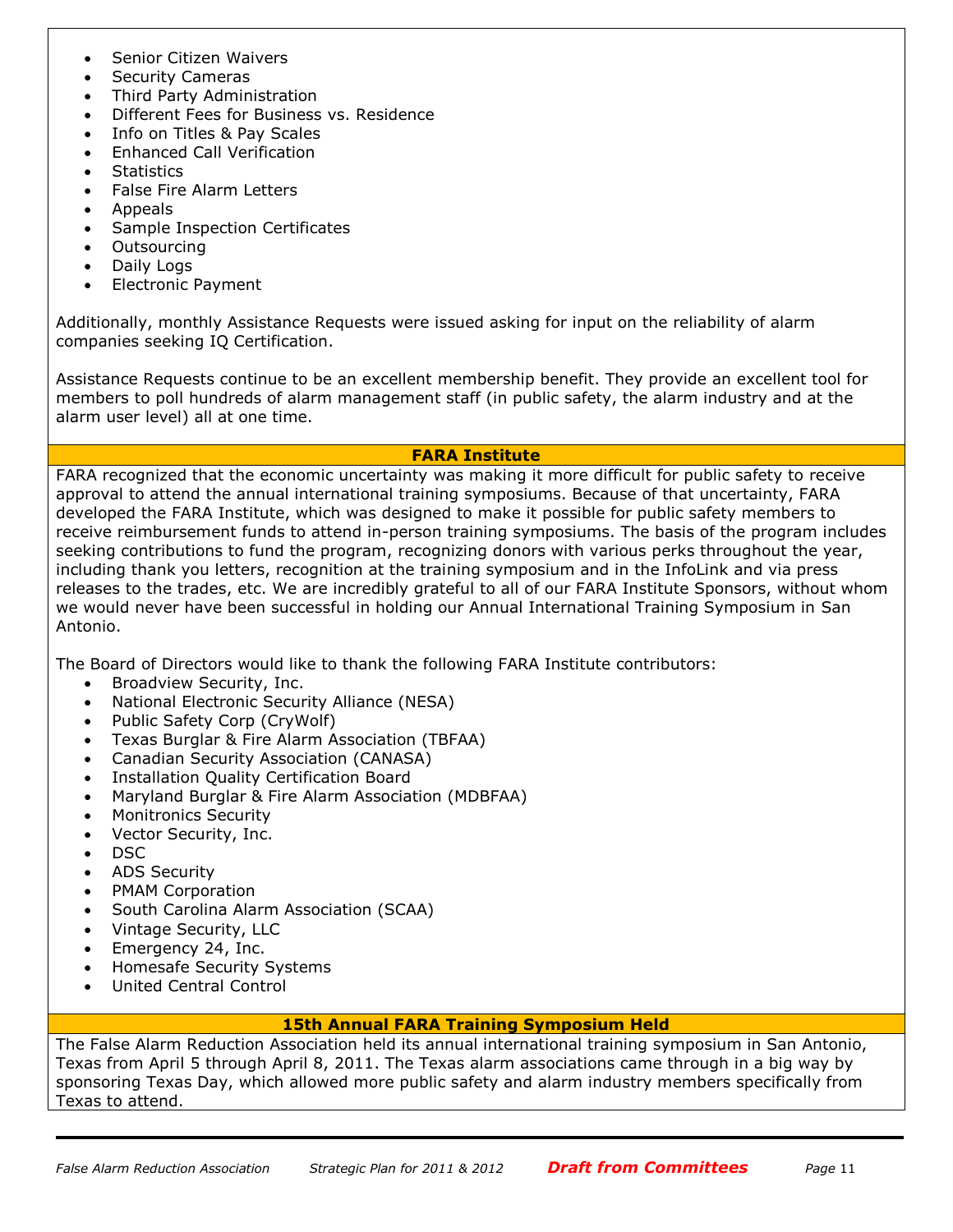The participation by all attendees was outstanding, and at the end of the week, everyone went home with new ideas to help reduce false alarms. There was wonderful networking, new friends were made, old friends reconnected and feedback on FARA's 15th Annual International Training Symposium by attendees was excellent!

The FARA Board of Directors, on behalf of the entire FARA membership, extends a huge thank you to all of our event sponsors, who so generously contributed to the success of the FARA Training Symposium. These sponsors/sponsorships are *in addition* to the FARA Institute donations.

- o **Vector Security**  Opening Luncheon
- o **Emergency 24**  Networking Lunch
- o **ATB Services**, **COPS Monitoring** and **Rapid Response Monitoring Services, Inc**. Breaks
- o **BK Companies**  Signs

#### **Texas Day Sponsors**

- o Texas Burglar and Fire Alarm Association
- o Houston Gulf Coast Alarm Association
- o North Texas Alarm Association
- o South Texas Alarm Association

#### **Awards**

#### **Norma C. Beaubien Public Safety Member of the Year Award for 2011**

Two very deserving FARA members received the Norma C. Beaubien Public Safety Member of the Year Award for 2010. The honors went to **Stacey Peacock**, Barnstable Police Department, Massachusetts and **Sue Clark**, Montgomery County Police Department, Maryland.

**Stacey Peacock**, Alarm Administrator for the Barnstable Police Department in Massachusetts was recognized for her immeasurable contributions to both FARA and the Barnstable community. She has been a contributing member of the Membership Committee for many years, serves as their scribe and helped to put FARA on the map in Facebook. She assisted in the creation and fine-tuning of the FARA mentoring program, which serves to get our new members acclimated to FARA and all we have to offer. Stacey has made countless phone calls to members on a variety of topics related to membership and mentoring. She is also a contributing member of the Communications Committee, writing and editing manuals, guides, brochures and bulletins. Most recently, she volunteered to become one of our Web Site Editors, in charge of coordinating the look, feel and content of our new web page. Stacey is a Certified Alarm Manager through FARA's Professional Certification Program. She has also done an excellent job of serving as a moderator and presenter at FARA symposium courses.

Stacey started a false alarm program in Barnstable, Massachusetts from the ground up. She worked tirelessly on modifying her ordinance to ensure it was effective for all parties. Through her efforts, she was successful in reducing false alarms in her community by more than 50%. She developed and maintains effective working relationships with citizens, command staff and alarm company representatives, which helped her achieve her outstanding reduction in false alarms. Stacey provides assistance and information about false alarm reduction issues to the legislature and other jurisdictions in Massachusetts. She was instrumental in researching and selecting new software to more efficiently and effectively manage their false alarm program. Finally, Stacey successfully thwarted an attempt by the local alarm association to enact statewide alarm legislation, which would have pre-empted local jurisdictions leaving them no voice in how to implement false alarm programs in their own communities.

Stacey is committed to her profession and is passionate about reducing false alarms. Her positive attitude and great work ethic also make her a great addition to the FARA team. Stacey is truly deserving of this award as she epitomizes the FARA mission. We are very fortunate to have her as a member of the FARA team.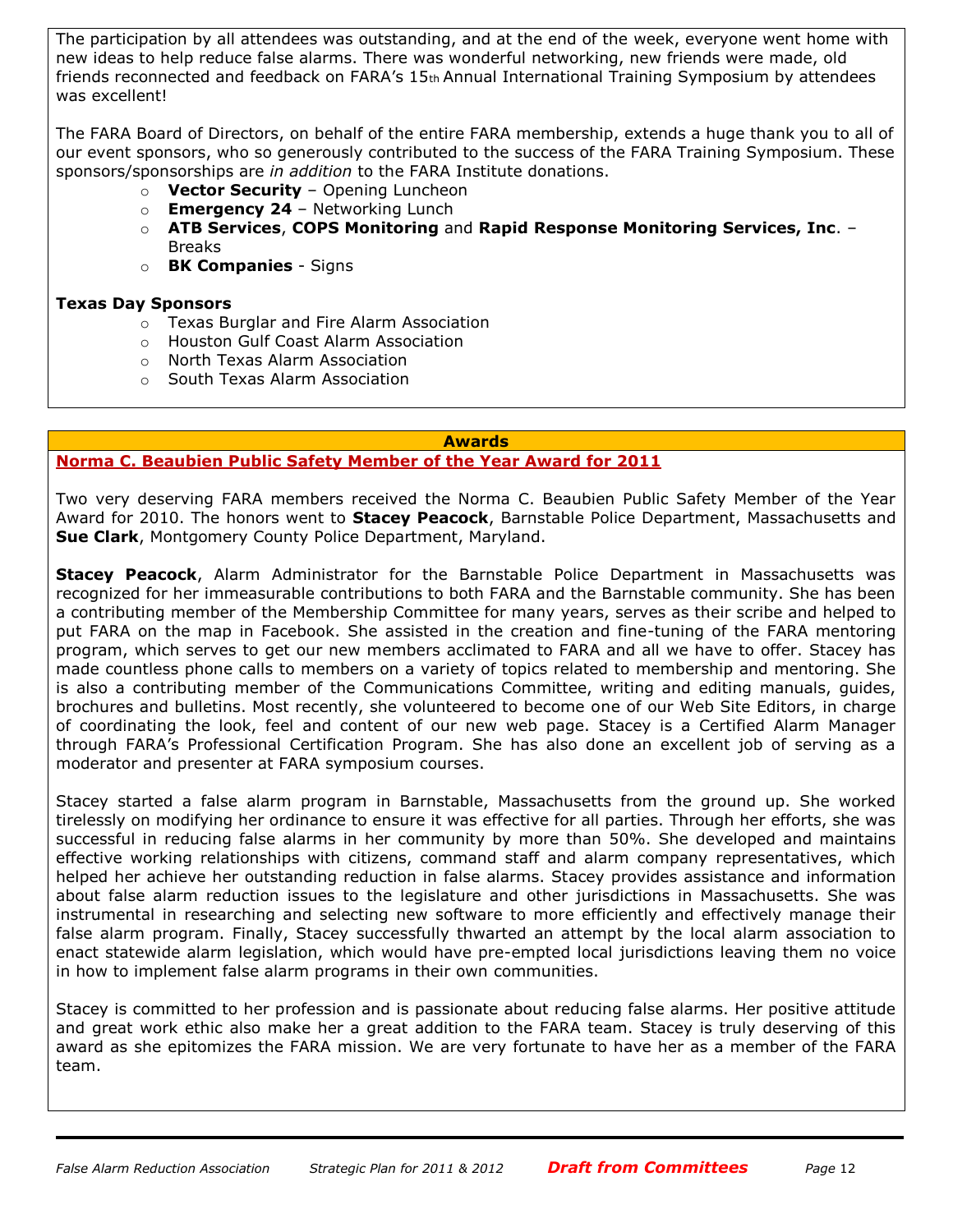**Sue Clark**, Program Specialist with the Montgomery County Police Department in Maryland was also honored for her incredible work for FARA and her police agency.

Sue serves as Chair of the Training and Certification Committee and did an outstanding job with a committee that has very few members. She recruited new members for the committee and selected and mentored a new chair for the Professional Certification Subcommittee. Sue worked tirelessly to get the regional training classes off the ground – personally making numerous phone calls to area public safety (fire and law enforcement) advising of the classes and seeking participation. She spearheaded successful Essentials Classes in San Antonio and in Maryland. She also co-authored the Train the Trainer course to get more qualified people to serve as instructors of the Essentials class. Sue promotes FARA membership and attendance in training venues at every opportunity. She served as the inaugural Secretary of the Mid-Atlantic (former Maryland) Chapter of FARA.

Sue may best be remembered as the individual who spearheaded the effort to get on-line alarm industry training implemented. She worked tirelessly, and mostly on her own time, to create the False Alarm Reduction 101 course for the alarm industry. There are six more classes to come in the 200 series and eight more in the 300 series. In fact, she is so committed to FARA and the on-line training that she has volunteered to come back from her lake-front home in Virginia to work on the upcoming 200 and 300 series courses.

Sue works closely with over 360 alarm companies that do business in Montgomery County to ensure they are properly licensed and comply with the provisions of the alarm law. She has built extensive working relationships with area alarm coordinators and their staff. She took on large corporate accounts to educate them on false alarm reduction and cut false alarms in half for one particular bank in Montgomery County. Sue is truly a valued and exceptional member of FARA and is richly deserving of this award.

#### **W. Rex Bell Associate Member of the Year Award for 2011**

The FARA Awards Committee also opted to recognize two different associate members for their outstanding contributions to FARA, their companies and the communities they serve. The W. Rex Bell FARA Associate Member of the Year Awards for 2010 went to **Kristina Walker** of Vector Security and **Stuart Forchheimer** of Homesafe Security.

**Kristina Walker** serves as the False Alarm Coordinator for the National Accounts Division of Vector Security, In c. in Manassas, Virginia. She is a dedicated employee who gives 150% every day of the year towards false dispatch reduction. Kristina touts false alarm reduction and doing things the "right" way at every chance both with customers, as well as with management staff within her company. She works with customers to resolve false alarm issues and ensures that permits are current and valid. Kristina has lent great assistance in reducing false dispatch rates by 52% for the National Accounts Division. She also developed excellent working relationships with numerous local jurisdictions. On two separate occasions, she invited local alarm coordinators to the national accounts division of Vector and provided public safety with a forum to talk about why false alarms are such a big problem for law enforcement and what the employees of Vector can do to further reduce false alarms.

Kristina is Co-Chair of the FARA Membership Committee. She was instrumental in getting FARA its own Facebook page and helping to move FARA into the 21st century. She helped to define the FARA mentoring program and serves as a mentor to many FARA members. She has developed excellent and innovative ways to grow the membership and talks about FARA at every opportunity. Her enthusiasm to increase membership in FARA is infectious and her work on the Membership Committee is valuable and very much appreciated.

Kristina was instrumental in helping get FARA's Fire Committee off the ground last year and serves as a mentor to its co-chair, Mike Mahoney. She is a member of the regional Mid-Atlantic Chapter of FARA and attends meetings giving an alarm industry perspective during discussions. She truly embraces the mission of FARA and all law enforcement personnel she works with on a daily basis. Her upbeat spirit and enthusiasm makes people want to work with her for the betterment of the entire industry.

For all the above reasons and more, Kristina Walker was the perfect candidate to receive the W. Rex Bell Associate Member of the Year Award.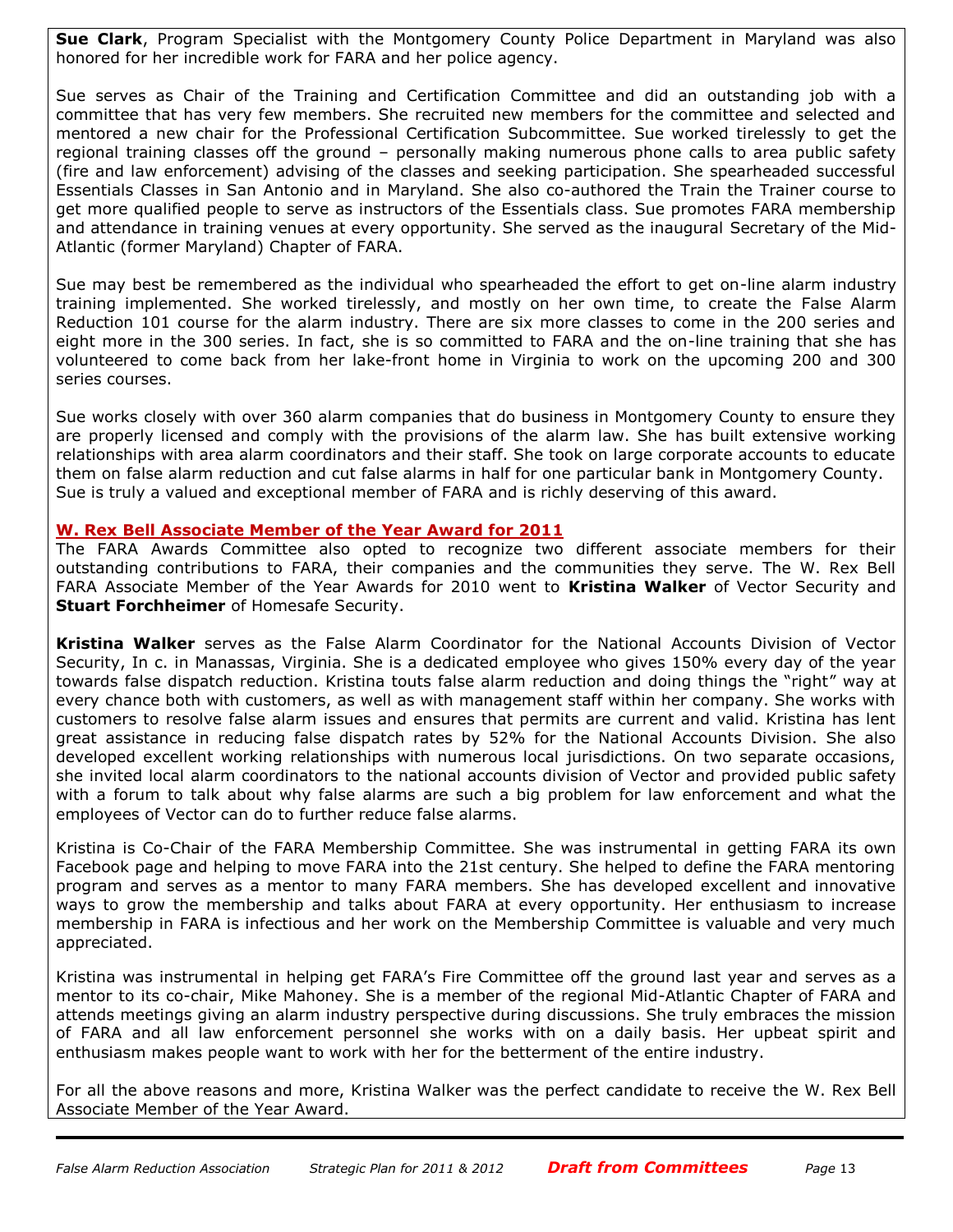**Stuart Forchheimer,** President of Homesafe Security in Baltimore, Maryland was also honored for his exceptional contributions to FARA, his company and the community he serves. Stu owns a local alarm company and never draws attention to himself but is always there for FARA, his customers and his employees. One of the nominations the FARA Awards Committee received stated, "If all alarm companies were as dedicated, ethical and professional as Stuart's, we would all be looking for another line of work." His company has consistently low false dispatch rates in the Baltimore Washington Metropolitan region. Stu developed working relationships with all surrounding jurisdictions to improve the reliability of alarm systems, reduce false dispatches and to protect citizens from deceptive trade practices. He worked tirelessly with regulators in Maryland to develop brochures and flyers to alert consumers to problems associated with the "summer sales" business model. He co-hosted FARA's webinar on Summer Sales Scams and spent countless hours working with FARA to ensure the webinar was a success. Under Stuart's direction, Homesafe Security repaired, at their cost, the damage caused to his customer's property when they were taken advantage of by unethical sales representatives in summer sales campaigns.

Stu is one of only two alarm industry representatives certified to teach FARA's Essentials of False Alarm Reduction course. In order to become certified, Stu had to take time out of his busy schedule to study the course and then attend a day long training session on what FARA expects of its instructors. At that training, he was required to show that he understood the content, was well versed in both the alarm industry and public safety sides of the equation, and then, while being filmed, had to give a portion of the class to other trainees and FARA instructors. Stu did all this on his own, taking valuable time away from running his business to help FARA be able to provide the Essentials class in additional venues. Stu then co-taught at the Maryland class last fall.

Stu serves as the Treasurer of the Maryland Burglar and Fire Alarm Association. He is one of the strongest voices on their Board championing FARA, the Mid-Atlantic Chapter of FARA and false alarm reduction. He donated funds to the FARA Institute to help get public safety to training symposiums and was instrumental in securing donations from the Maryland Burglar & Fire Alarm Association as well.

Stu is a truly exceptional individual, who richly deserves the W. Rex Bell Associate Member of the Year Award and FARA was very proud to honor him as such.

## **False Alarm Reduction Association Achievement Award**

FARA created the False Alarm Reduction Association Achievement Awards to recognize public safety and alarm industry professionals who either have a false alarm reduction program that has shown meaningful or significant reductions over a three to five year period or that has shown a significant or meaningful contribution towards the FARA mission. The attendees at the training symposium received all nominations and then selected the nominees they believed were most deserving. Attendees had an excellent array of nominees from which to choose this year, and three awards were bestowed.

## **Public Safety False Alarm Reduction Achievement Award**

The public safety award went to the **Charlotte-Mecklenburg Police Department**, in Charlotte, North Carolina. The department went from a high of 106,061 alarm responses in 1995 to a low of 60,105 in 2010 even while increasing the number of registered alarm users to 185,000. In 1995, alarm calls constituted 20% of Charlotte-Mecklenburg Police Department's total calls for service, and today that number is only 3.7% - an astounding decrease. Charlotte-Mecklenburg has achieved this success through the dedication of its False Alarm Unit staff, excellent alarm ordinance, which includes a no response policy for failure to obtain an alarm user permit or failure to pay assessed fines, and through the relationship building they have accomplished with the alarm industry in Charlotte. They outsource the management of their program to a third-party vendor, but maintain Charlotte-Mecklenburg Police Department staff to handle things like appeals and alarm user interventions for problem accounts. The Charlotte-Mecklenburg Police Department is to be commended for their incredible and sustained false alarm reduction efforts over the past 15 years.